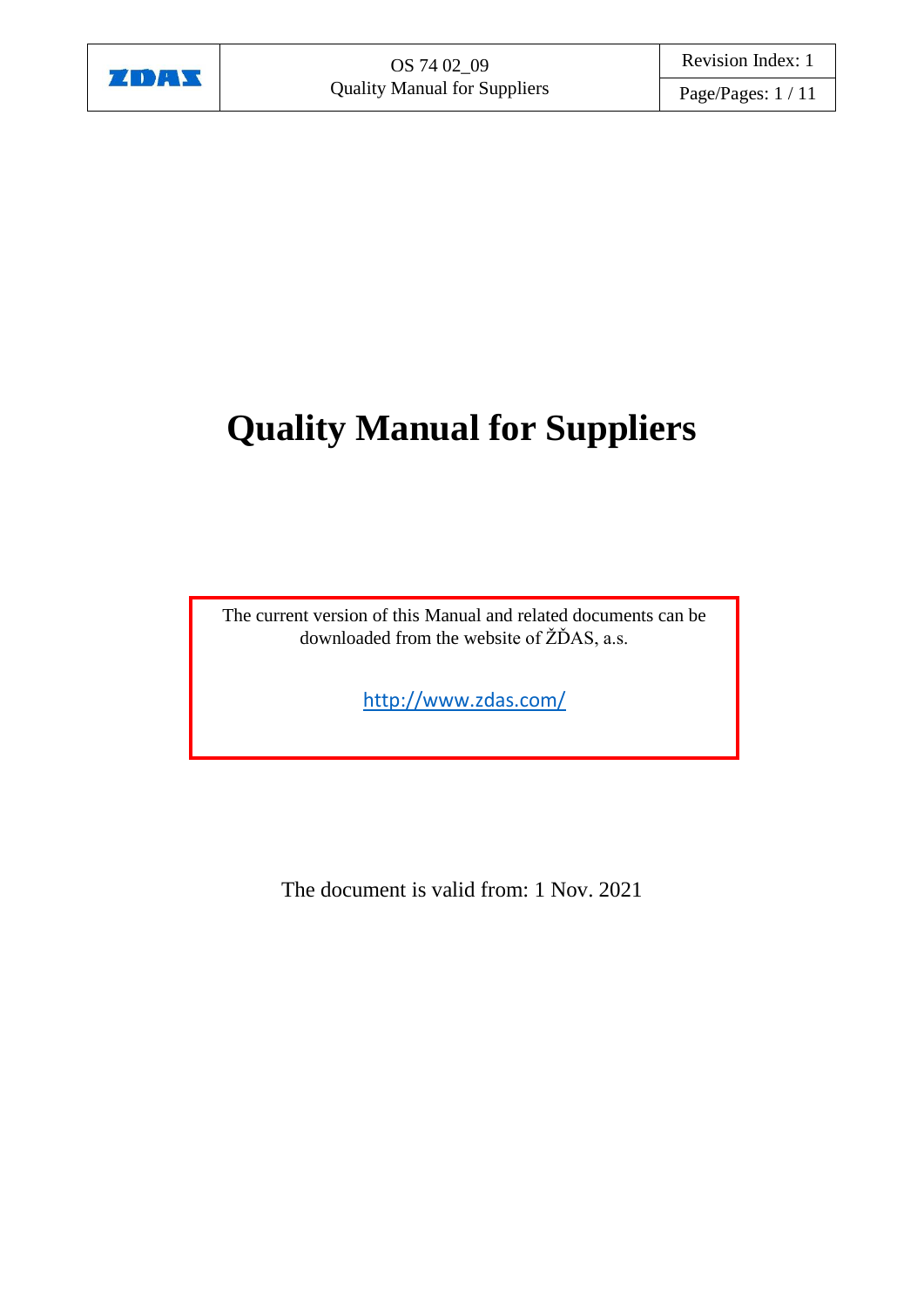

Page/Pages: 2 / 11

# **Table of Contents**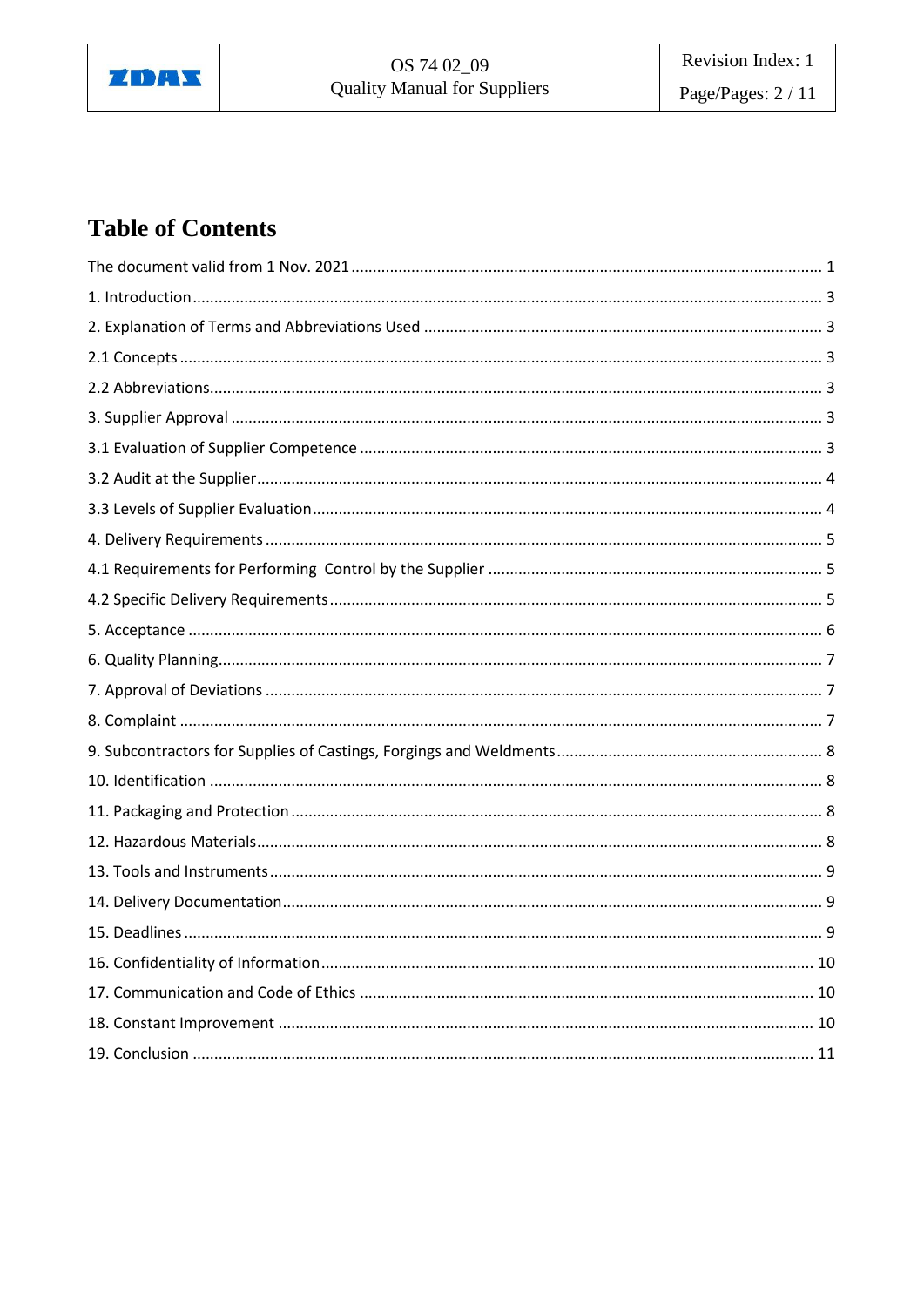

# <span id="page-2-0"></span>**1. Introduction**

This Supplier Manual describes and defines the requirements for quality, safety and reliability of the product and service, machinery and their parts and serves as a quality agreement between ŽĎAS, a.s. and its Suppliers. The aim of the Manual is to define and transfer to all Suppliers the requirements of the EN ISO 9001 standard for the quality management system and the specific requirements of ŽĎAS, a.s.

The requirements of this Manual apply to the supply of machinery and their parts.

The Suppliers are obliged to ensure proper compliance with the requirements of this Manual by all their subcontractors in full. ŽĎAS, a.s. expects from its Suppliers intensive cooperation focused on prevention and quality assurance in all phases of the implementation of the product and service delivery process. The Supplier is fundamentally responsible for the quality of purchased products and services in the scope of the entire delivery.

# <span id="page-2-1"></span>**2. Explanation of Terms and Abbreviations Used**

# <span id="page-2-2"></span>**2.1 Concepts**

**Supplier -** according to the terminology of EN ISO 9001, the Supplier means an "external provider" who supplies products and services to ŽĎAS, a.s.

**Order Status Report** - a report that provides information (feedback) on the status of the order with individual production milestones and the expected delivery date.

**Acceptance -** a set of activities that lead to an overall assessment of the conformity of the performed product with the requirements of a technical standard, technical regulation, technical documentation and business contract.

#### <span id="page-2-3"></span>**2.2 Abbreviations**

**8D** - It is an instrument for documenting eight steps of a team problem solution.

**QMS** - Quality system

#### <span id="page-2-4"></span>**3. Supplier Approval**

The process of approval and evaluation of Suppliers is governed by an internal document of ŽĎAS, a.s. "OS 74 02 - Management of External Providers".

#### <span id="page-2-5"></span>**3.1 Evaluation of Supplier Competence**

The evaluation of the competence of the Suppliers is performed by ŽĎAS, a.s. for a specified period on the basis of established own criteria for purchased products. The setting of criteria depends on the nature of the supplies and the importance of the purchased product to the final product. As a minimum, they contain the following criteria: quality, deadline, price, data on the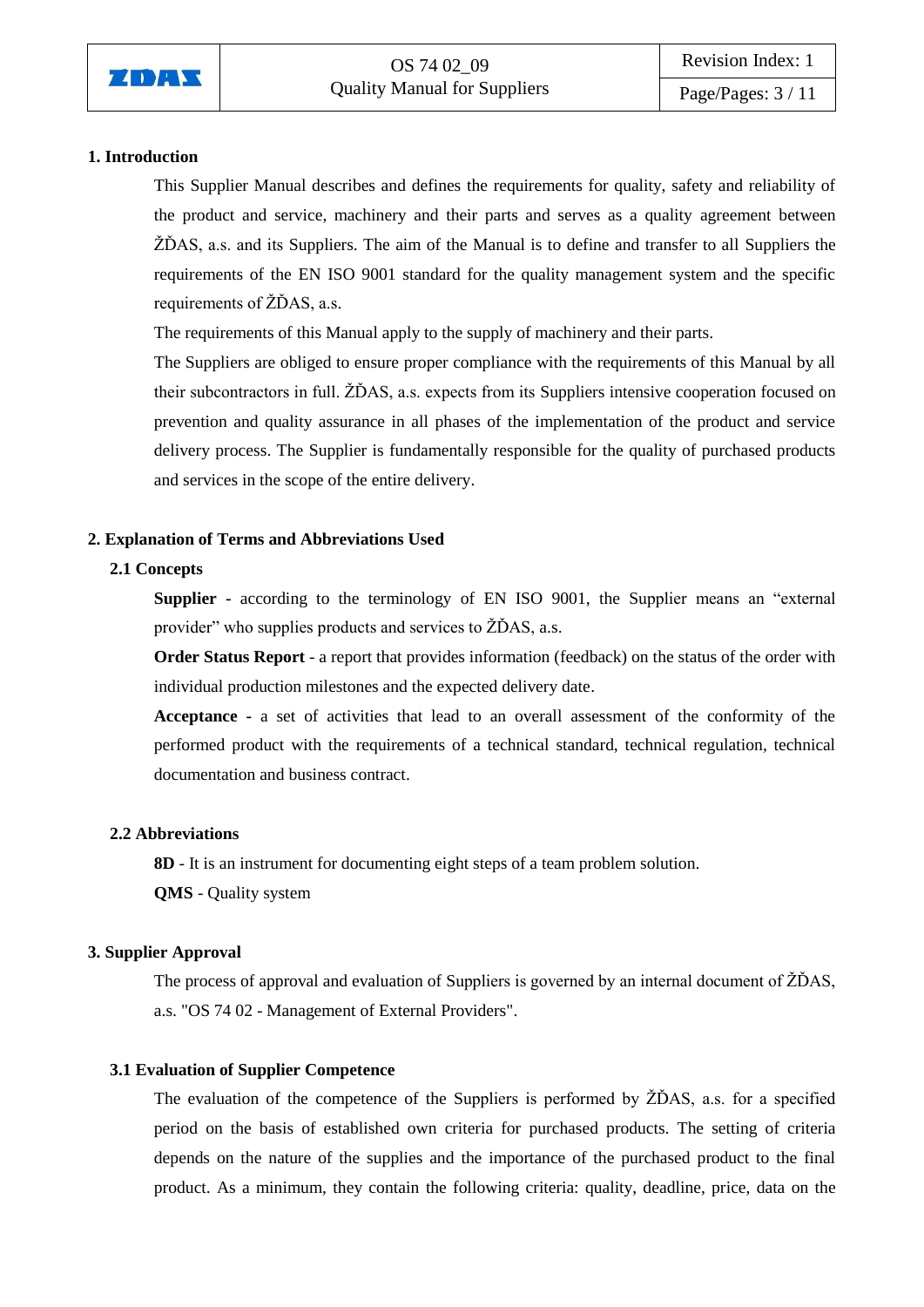

history of product quality (non-conformities, complaints from the customer) and reliability of deliveries, and/or other data.

Internal levels and categories are used for the evaluation of Suppliers, which are determined by the internal document of ŽĎAS, a.s. "OS 74 02 - Management of External Providers".

# <span id="page-3-0"></span>**3.2 Audit at the Supplier**

ŽĎAS, a.s., as a customer, has the right to verify the QMS, the process and technological competence of the Supplier, or the conformity of the products by an audit. The audit at the Supplier is performed by authorized employees of the Purchasing, Cooperation and Quality departments.

The results of the audit provide information on the competence of the audited area and point out the opportunities for improvement.

For the purposes of the audit, a questionnaire is sent to the Supplier in advance, which the Supplier fills in and sends back to ŽĎAS, a.s. before performing the audit.

As part of audits of processes and technologies performed by ŽĎAS, a.s. employees at the Supplier, the Supplier undertakes:

 to provide information on organizational setup, management and quality assurance, safety and environmental protection,

- to answer all questions regarding the quality assurance,
- $\bullet$  to enable the employees of  $\angle Z\angle DAS$ , a.s. to access the Supplier's premises for obtaining information concerning the audit.

The date and program of the audit will be communicated by ŽĎAS, a.s. in good time. An audit report will be sent to the Supplier.

# <span id="page-3-1"></span>**3.3 Levels of Supplier Evaluation**

During the regular evaluation of the competence of the Suppliers or during the evaluation during the external audit, the Suppliers are included in the following categories according to the degree of fulfilment of the criteria or evaluated in the external audit report:

- **A - fully competent Supplier**
- **B – competent Supplier**
- **C – conditionally competent Supplier**

The Supplier ensures agreed specifications and requirements with certain deficiencies that require special supervision, e.g. 100% check, acceptance of deliveries. An action plan for the improvement of the condition is set, and/or the elimination of the Supplier until the implementation of the action plan for the improvement of the condition. The Supplier must apply the proposed measures. Before making further deliveries, ŽĎAS, a.s. shall check the application of the proposed measures at the Supplier.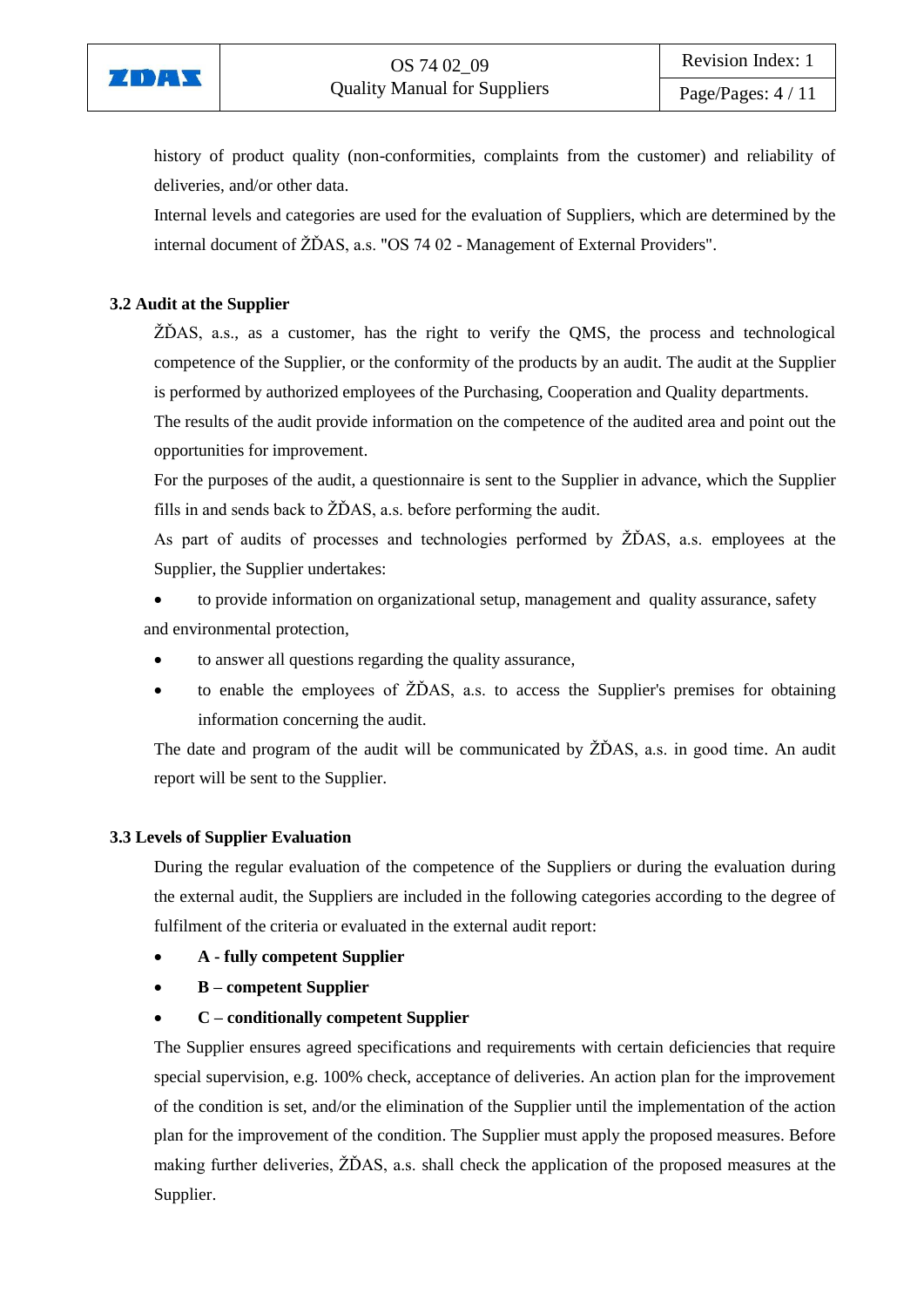

# **N - incompetent Supplier**

The Supplier insufficiently ensures the agreed specifications and requirements with critical defects or recurring serious deficiencies. Based on the evaluation, the deliveries are stopped and the Supplier is removed from the list of approved Suppliers.

In order to re-include the Supplier in the list of approved Suppliers (in case of further cooperation), a new evaluation of the Supplier's competence or a repeated external audit must be performed.

# <span id="page-4-0"></span>**4. Delivery Requirements**

ŽĎAS a.s. has implemented a quality management system in accordance with the EN ISO 9001 standard. Therefore, inspection documents and related activities in accordance with applicable standards and agreed production documentation are also required from the Suppliers.

# <span id="page-4-1"></span>**4.1 Requirements for Performing Control by the Supplier**

In addition to performing basic quality controls, the Supplier also performs the required measurements and tests, which are specified in the production documentation, in the order or in the Information Document "Q", which is part of the order.

All these tests and measurements must be documented in writing by the Supplier. For documenting measured values during the control and testing, ŽĎAS, a.s. requires the use of calibrated gauges and measuring instruments. Records of measurements and tests shall be made by the Supplier in the forms available to the Suppliers in the Supplier section on the website of ŽĎAS, a.s. according to the type of the delivery.

# <span id="page-4-2"></span>**4.2 Specific Delivery Requirements**

#### **Material:**

When ensuring the material by the Supplier, it is required to provide a certificate from the delivered material with the chemical composition (metallurgical material).

It is necessary to provide an inspection certificate according to EN 10204-3.1 for the used initial material (semi-finished product).

#### **Heat treatment:**

Deliver the inspection certificate ČSN EN 10 204 3.1 "Heat treatment", which contains the type of heat treatment, temperature profile and measured values, documented by a furnace diagram (forgings and castings).

**Welding:**

Perform the welding according to ČSN EN ISO 3834-2.

Deliver the inspection certificate ČSN EN 10 204 3.1 "Weldments" document OS 42 05 15.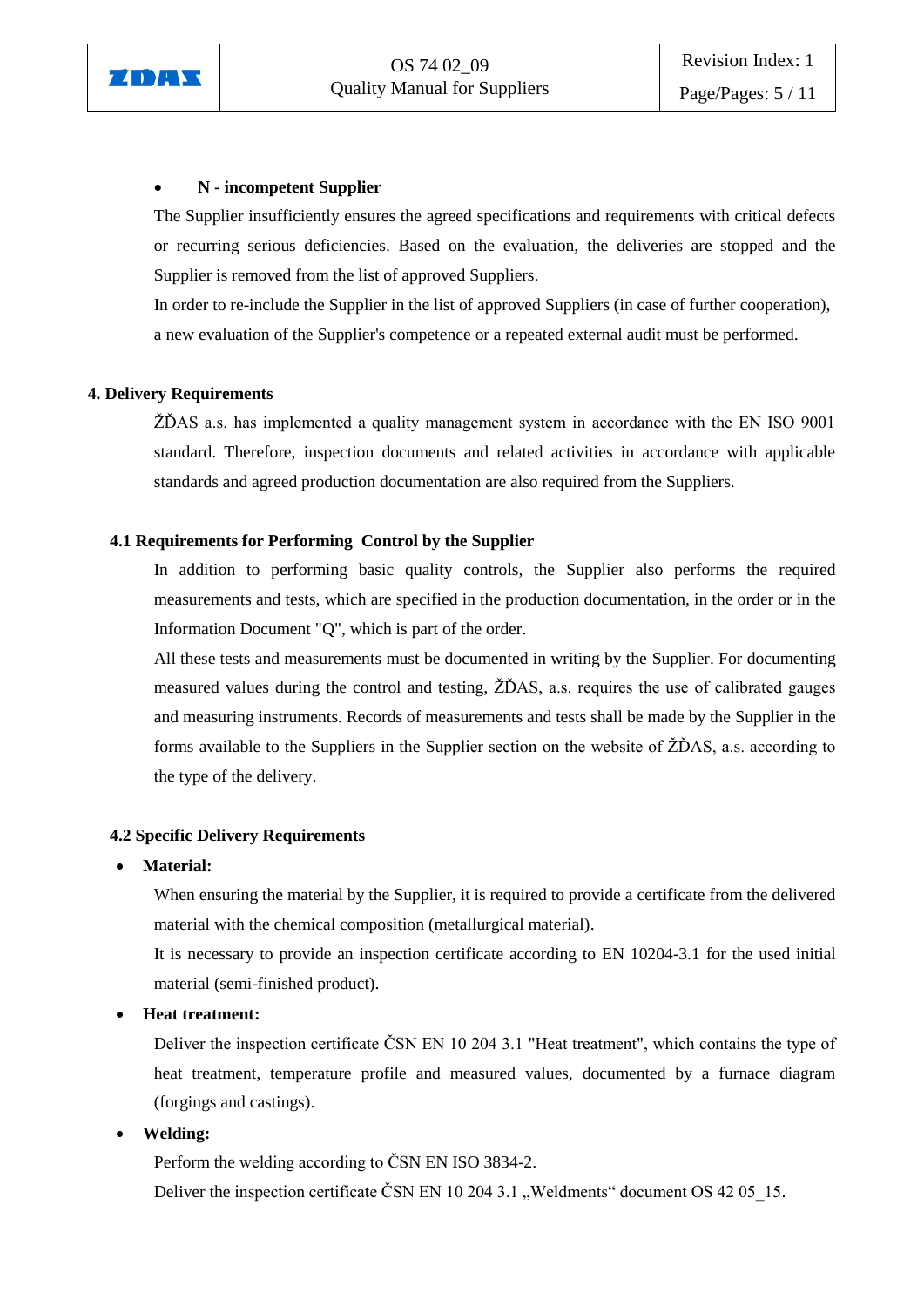

Deliver the test report in accordance with EN 10204 -2.2 of the welding material.

Deliver the valid certificate of welders according to ČSN EN ISO 9606.

Deliver WPQR - certificate of qualified welding procedure (according to the requirements of the production documentation).

Prefill the OS 75 60\_01 - Subcontractor Questionnaire.

# **Coats:**

Carry out according to the requirements set out in the production documentation or in the order, including surface preparation for painting.

Document what paints were used and their use will be approved in advance by  $\check{Z}$ DAS, a.s.

Check the adhesion of the coating to the base coat or substrate by "Grid Test" according to ČSN ISO 2409 - required degree of classification of test results 2 at the first delivery of the Supplier and subsequently in case of quality problems.

**Machining:**

Follow the Information Document Q6003.

**Gearing:**

Follow the Information Document Q6002.

**Pipe bends:**

Follow the Information Document Q6001.

**Testing:** 

Deliver the inspection certificates on the results of the tests and measurements performed on the basis of requirements according to the production documentation or order (non-destructive tests, tightness, balancing, functional tests, …).

For non-destructive testing - the personnel performing the tests must be qualified at Level II, by an independent certification body according to EN ISO 9712 with the Certification Association for Personnel APC, Sector CERT or TÜV Cert.

# <span id="page-5-0"></span>**5. Acceptance**

ŽĎAS, a.s. reserves the right to perform the acceptance at the Supplier. The acceptance request will be notified to the Supplier in advance.

The Supplier is obliged to invite ŽĎAS, a.s. for presence at the acceptance min. 1 week before the scheduled acceptance date if it takes place in Europe and 2 weeks if it takes place outside Europe.

Upon acceptance, the part that has undergone all production operations and is ready for dispatch is inspected. The Supplier will also enable to carry out an inspection during the production at a preagreed stage of completion and on pre-determined components or parts of the equipment.

The Supplier assembles, sets up or places the parts or equipment for acceptance so that the acceptance can be performed in the presence of the ŽĎAS, a.s. inspector.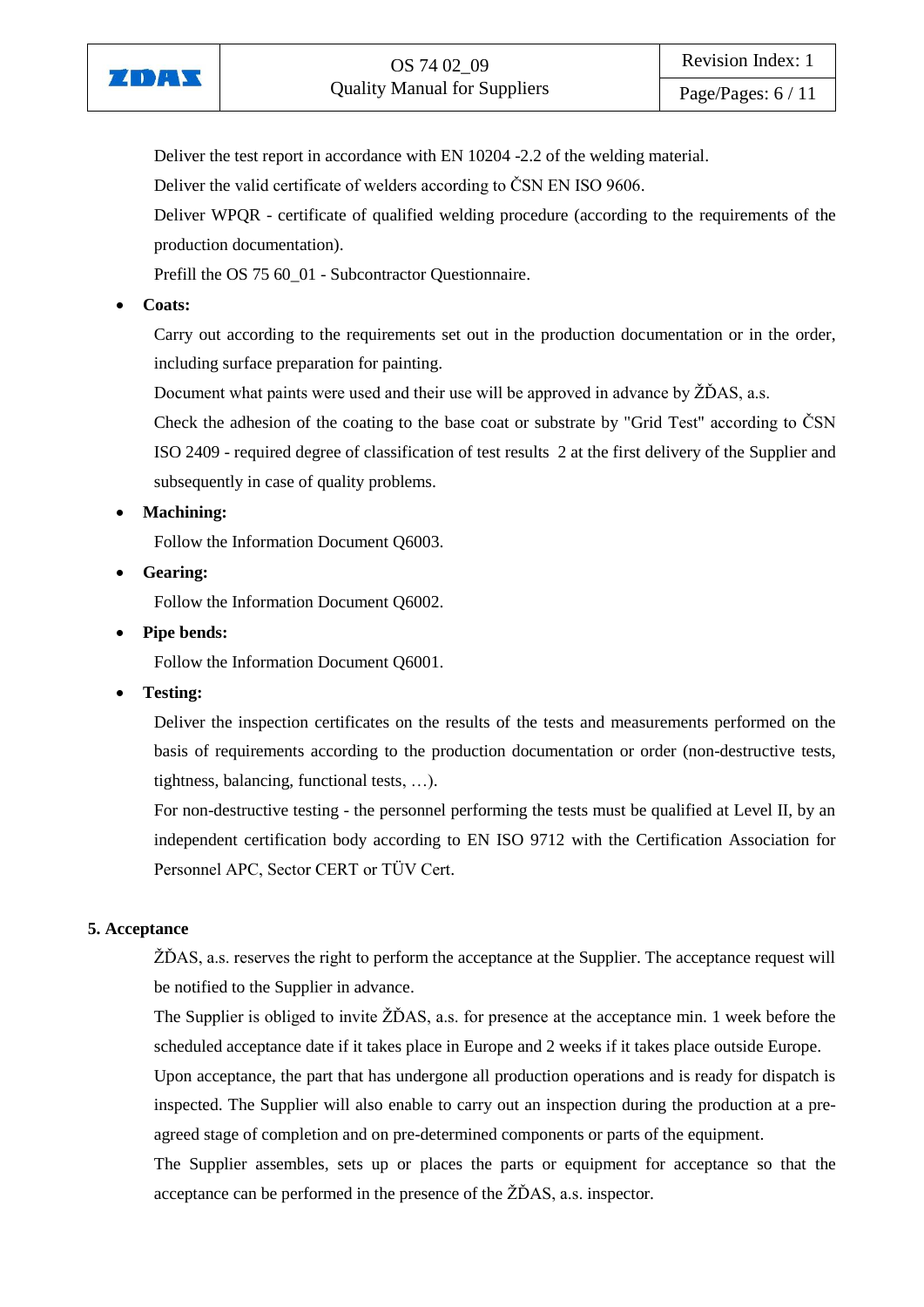

During the acceptance at the Supplier, the acceptance is performed by the Supplier's representative (dimensional inspection, visual inspection, functional tests and required tests according to the production documentation or order) in the presence and according to instructions of the inspector of ŽĎAS, a.s., who also inspects all the documents.

#### <span id="page-6-0"></span>**6. Quality Planning**

The Supplier undertakes to plan, organize and implement the production process and quality assurance at its own risk so that all quality assurance requirements imposed on the product or service are ensured. Pre-production and production stages must be properly planned, including the inspection. ŽĎAS, a.s. reserves the right to request a "Certificate of Manufacturability" from the Supplier. This request will be stated in the order.

**As a standard, ŽĎAS, a.s. does not perform 100% input control of all delivered parts and all costs associated with poor quality of delivered parts during the production and at the end customer will be subsequently recovered from the Supplier.**

#### <span id="page-6-1"></span>**7. Approval of Deviations**

If, at any time during the production, the Supplier detects any non-compliance with the requirements of ŽĎAS, a.s., this fact must immediately be notified in writing to ŽĎAS, a.s. using the form "OS 42 05\_06 - Request for Exemption".

ŽĎAS, a.s. assesses any deviation and decides. Any approval of the deviation (conditional approval) will be received by the Supplier from ŽĎAS, a.s. in writing. However, this confirmed document does not release the Supplier from the liability for damages caused by the deviation.

Without the opinion of  $Z\overline{D}AS$ , a.s., the Supplier must not send the nonconforming product nor continue the following production operations without consent.

All additional work for elimination of the deviation performed in ŽĎAS, a.s. (and/or adjustment of the counterpart), will be charged to the Supplier.

Approved deviations are attached by the Supplier to the documentation + to the piece itself. The piece with the qualitative deviation is clearly marked by the Supplier with the inscription "ATTENTION - DEVIATION No....".

If this is a serious or recurring problem, ŽĎAS, a.s. reserves the right to request the Supplier to prepare an 8D report.

#### <span id="page-6-2"></span>**8. Complaint**

If a defect occurs on the delivered goods or work of the Supplier, ŽĎAS, a.s., demonstrably and in writing, sends to the Supplier a notice of the occurrence of a defect (complaint) immediately after its discovery and, at the same time, states what claim ŽĎAS, a.s. will claim from the Supplier due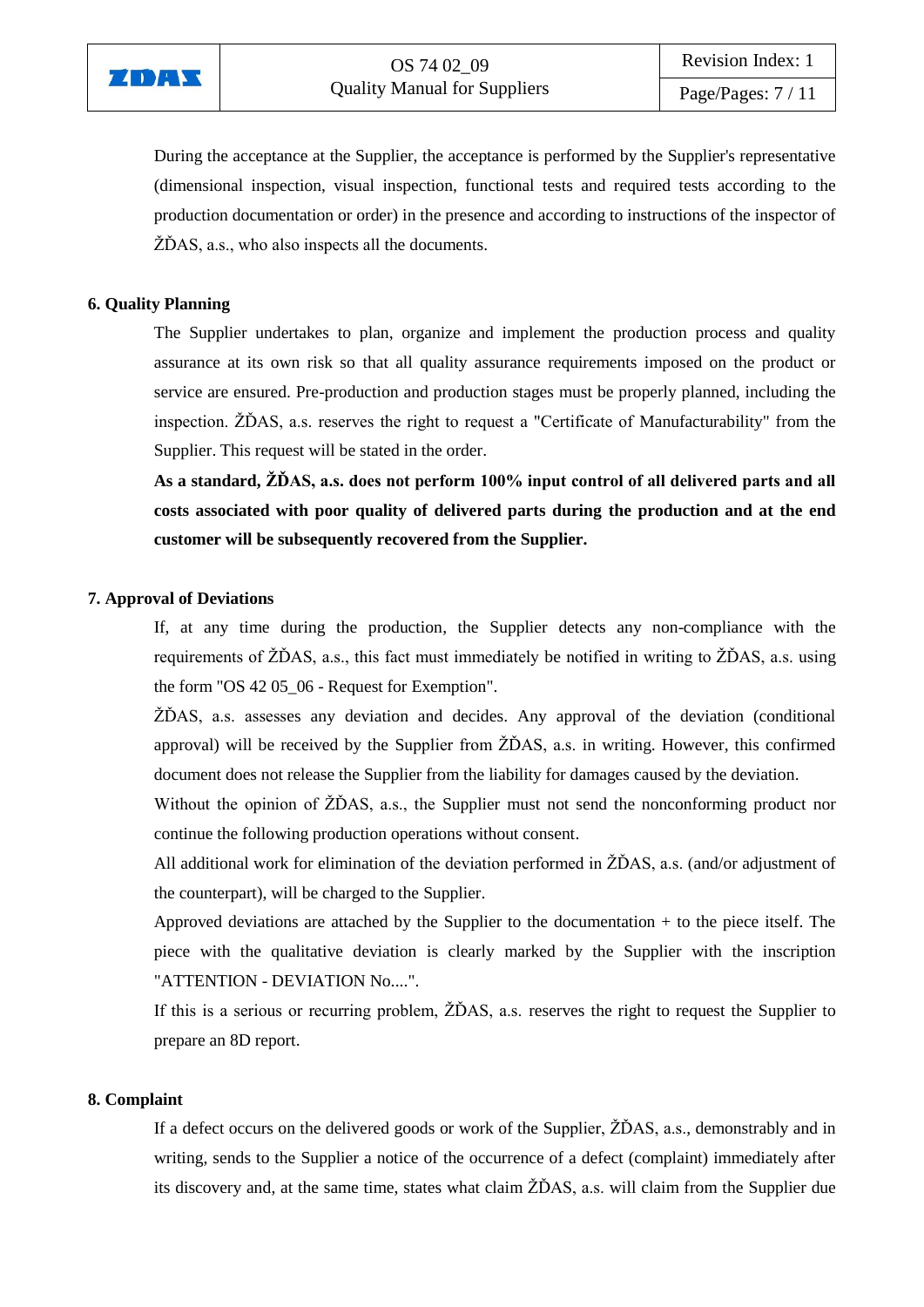

to the liability for defects or contractual warranty (depending on whether the defective performance is caused by a material breach of the contract or insignificant breach of the contract). The claims are stated in the Civil Code - § 2106 and § 2107.

 The first reaction of the Supplier to ŽĎAS, a.s. regarding the manner of resolving the found non-compliance is required no later than two working days from the notification.

In case of complaints,  $\angle Z\angle DAS$ , a.s. will require the Supplier to find out the root cause and to determine corrective measures. In severe cases, the 8D tool may be required.

#### <span id="page-7-0"></span>**9. Subcontractors for Supplies of Castings, Forgings and Weldments**

The requirements of the Quality Manual for Suppliers of ŽĎAS, a.s. must be transferred by all the Suppliers to their subcontractors. ŽĎAS, a.s. reserves the right to audit these subcontractors.

The Supplier is obliged to inform ŽĎAS, a.s. on any change of the subcontractor, production technology or design.

The Supplier is obliged to keep the "List of Existing and Verified Subcontractors". This list must be submitted to the employees of ŽĎAS, a.s. on request.

In case of non-fulfilment of these obligations, ŽĎAS, a.s. reserves the right to withdraw from the contract.

#### <span id="page-7-1"></span>**10. Identification**

ZDAY

Delivered parts must always be marked in accordance with the purchase contract, delivery note and other related documentation.

The Supplier must ensure the identification and transfer of markings (certificate, forging, casting,… number) for the delivered material througout the entire period of production.

#### <span id="page-7-2"></span>**11. Packaging and Protection**

Unless otherwise stipulated in the purchase contract, the Supplier is obliged to pack the products for transport or otherwise provide them in the manner necessary and usual for the preservation and protection of the product.

#### <span id="page-7-3"></span>**12. Hazardous Materials**

The Supplier must have used preservatives, paints and other used chemicals previously approved by ŽĎAS, a.s.

Together with a possible delivery of any chemical substance to ŽĎAS, a.s., the Supplier is obliged to supply a safety data sheet prepared in accordance with the EC Regulation and to mark the packaging with a description in the Czech or English language. Failure to do so may result in the shipment being rejected.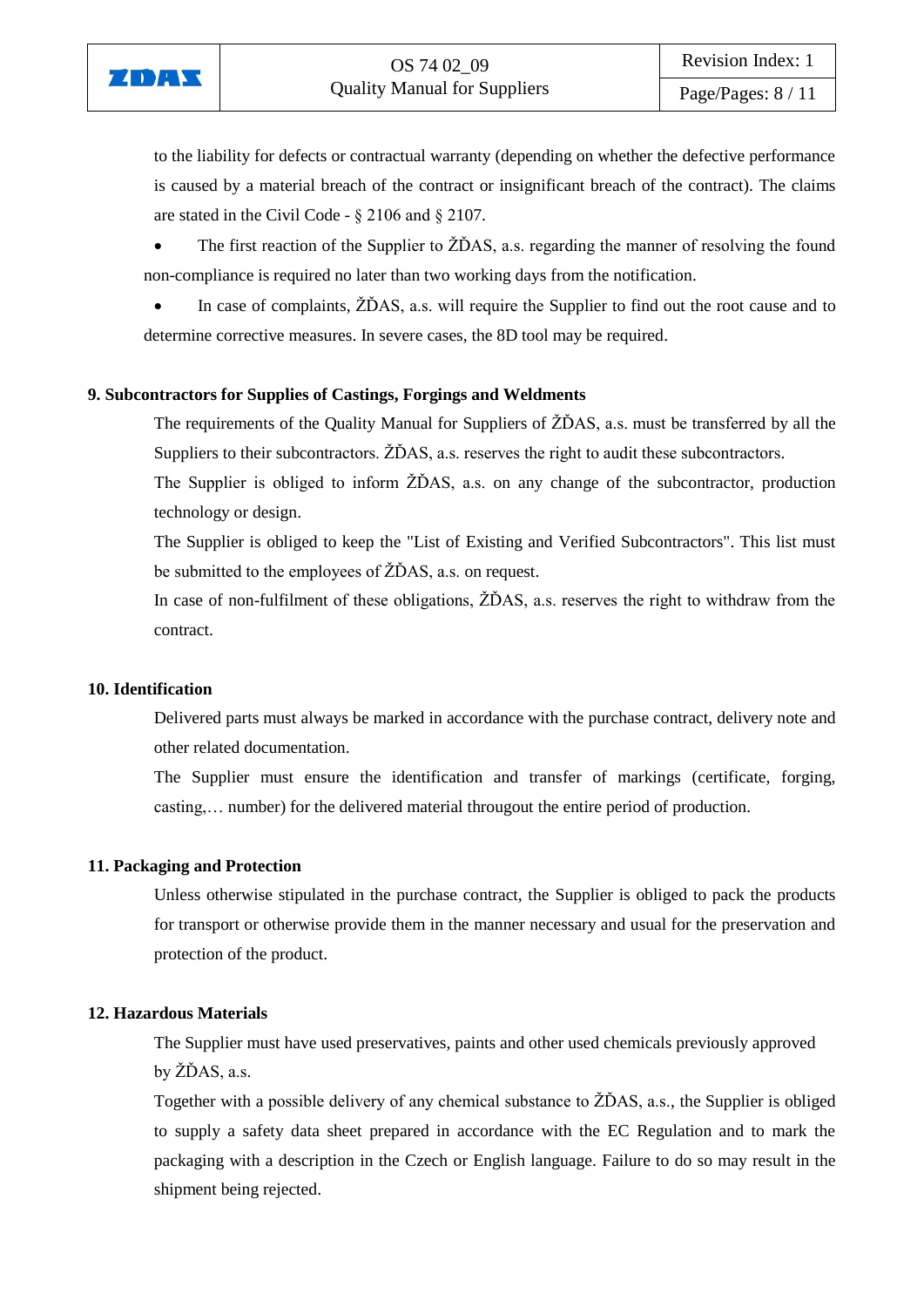

#### <span id="page-8-0"></span>**13. Tools and Instruments**

If the Supplier borrows tools from ŽĎAS, a.s. (machine tools, technological jigs, etc.), the Supplier must also request the documents that prove that the tool is in order (e.g. newly reground) and can be used. At the same time, it is necessary to request information on the conditions of usability, service life and maintenance of the tool.

#### <span id="page-8-1"></span>**14. Delivery Documentation**

All technical documentation for the delivered parts must immediately be sent to ŽĎAS, a.s. in required language versions (according to the scope of the purchase contract). Approved deviations must also be part of the documentation (if there is a non-conformity).

Complete documentation for the deliveries in PDF format must be sent to the email address of the order issuer.

In case of non-delivery of any part of the documentation, the delivery is considered to be not delivered and thus there is no right to issue an invoice and, at the same time, there is a right to a contractual penalty for the delay in delivery of the product, service.

#### <span id="page-8-2"></span>**15. Deadlines**

The Supplier performs continuous internal monitoring of orders and must be able to provide information on the status of the product or service to ŽĎAS, a.s. at any time. The Supplier is obliged to ensure constant transparent monitoring of orders at Supplier´s subcontractor.

To monitor the security and readiness to meet confirmed delivery dates, the Supplier must be ready to create and regularly send an Order Status Report, which lists the individual production milestones together with the expected delivery date. The frequency of sending this report is determined by ŽĎAS, a.s.

Personal work-in-progress checks should be possible upon request.

If circumstances arise that have an impact on the delivery date or the delivered quantity to ŽĎAS, a.s., the Supplier must implement the necessary measures. If it is clear that, despite the measures taken, the agreed deadlines or quantities cannot be met, the Supplier must, without request and immediately, inform ŽĎAS, a.s. and announce a new delivery date.

In addition, at the request, the Supplier informs ŽĎAS, a.s. on at least the following items:

Cause of the problem

 Production capacities for parts in slip and continuous running times of machines and working hours, which are taken as a basis (number of hours per working day, number of working days per week)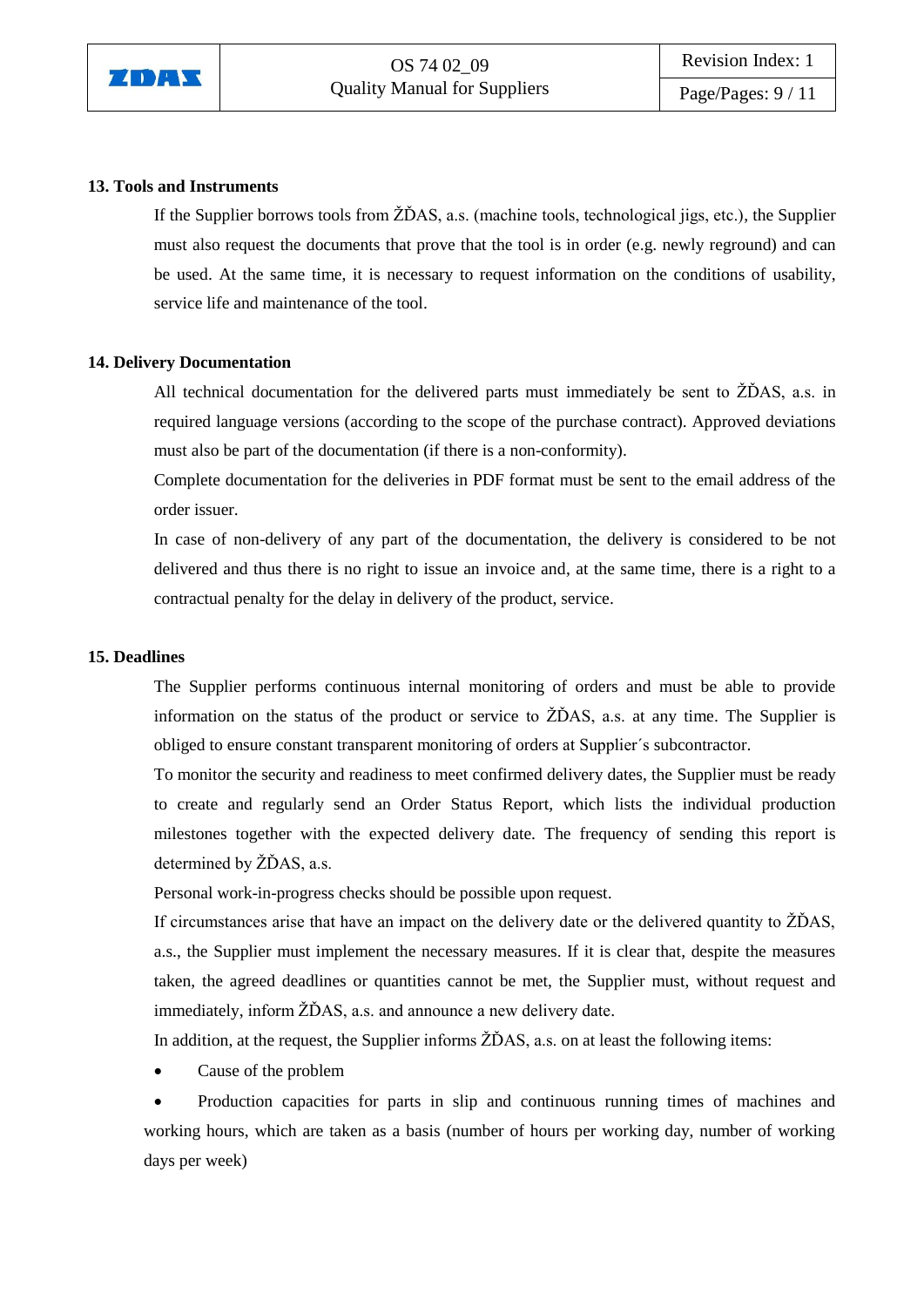

 Proven alternative production options (basically in accordance with the requirements of  $\angle Z\angle DAS$ , a.s. for quality)

 Alternative parts for delivery (basically in accordance with the requirements of ŽĎAS, a.s. for quality)

- Check of batch division / partial deliveries
- Possibility to reduce the delivery time by special transport
- Information / escalation within the Supplier organization

If it is not possible to find a consistent solution, the Supplier's contact person must be involved at higher level of management up to the management of the Supplier's company.

# **Receipt of goods on working days in ŽĎAS, a.s. Mon - Fri 6:00 - 14:00**

#### <span id="page-9-0"></span>**16. Confidentiality of Information**

All information, whether technical, commercial, financial, operational or otherwise, in any form, oral, written, recorded on a medium or otherwise, mutually provided to the Supplier in connection with the delivery, is of confidential nature and is irrespective of its oral or visual content considered confidential.

Upon request, all information provided in writing, recorded or otherwise, including information based on such confidential information, shall be destroyed or returned by the Supplier or subcontractors.

Provision of transmitted information without the consent of ŽĎAS, a.s. by the Supplier to a third party will be considered a breach of confidentiality of information and compensations may be recovered from the Supplier and further cooperation with the Supplier will be terminated.

#### <span id="page-9-1"></span>**17. Communication and Code of Ethics**

A prerequisite for successful cooperation between ŽĎAS, a.s. and the Supplier is open communication at all levels and throughout the course of business cooperation. As a matter of priority, ŽĎAS, a.s. settles any disputes by mutual agreement.

All employees of ŽĎAS, a.s. are bound by the Code of Ethics. ŽĎAS, a.s. requires the compliance with these rules in mutual business relations with its Suppliers.

#### <span id="page-9-2"></span>**18. Constant Improvement**

Part of the strategy of the ŽĎAS, a.s. is constant improvement. ŽĎAS, a.s. prefers the Supplier with active approach to improving its own processes and procedures, with special regard to quality of products and services supplied to ŽĎAS, a.s.